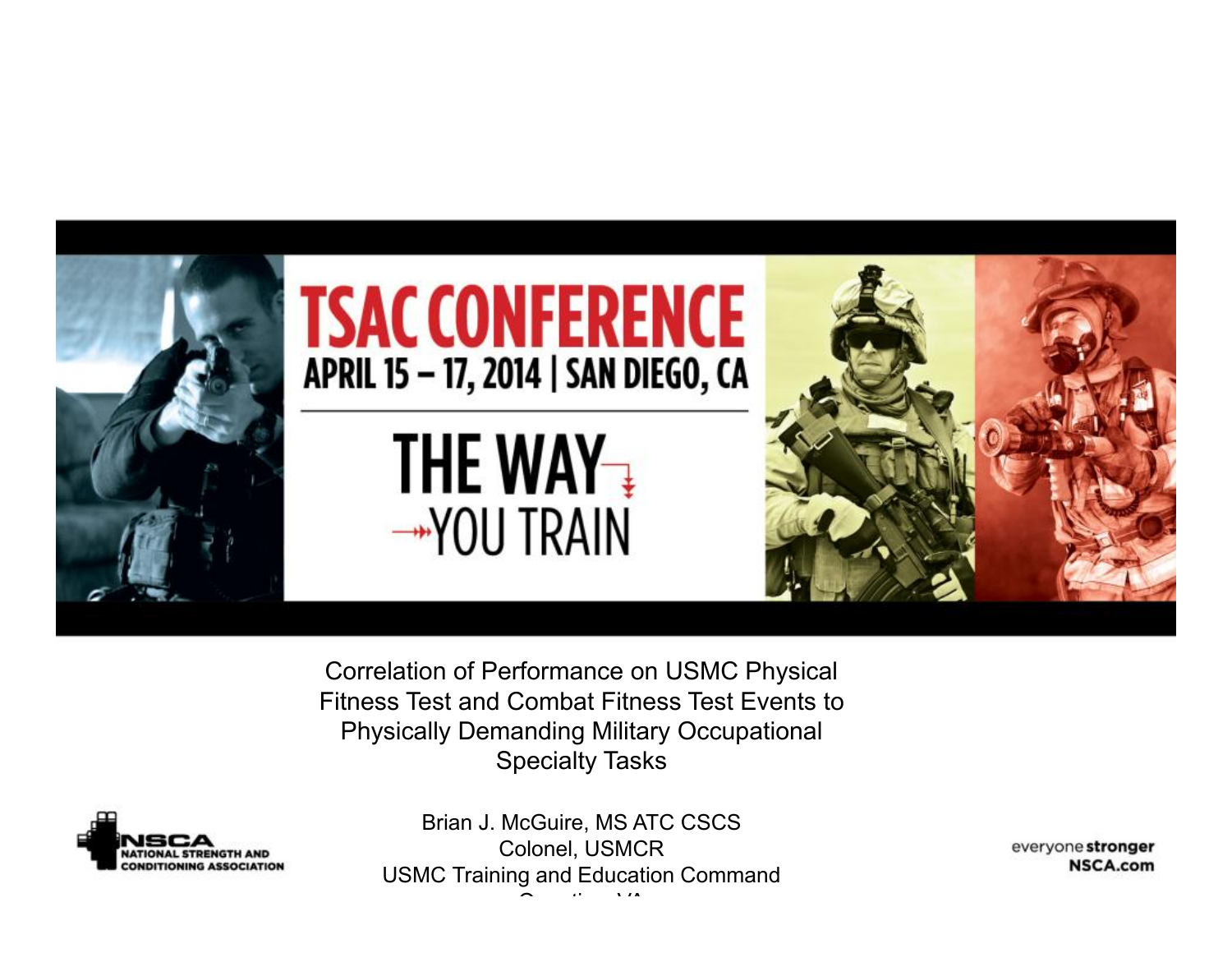# **Administrative**

- Any Media Present?
	- Non-attribution
- Disclaimer: This brief is not an official representation of USMC or Department or Defense policy. Any opinions presented are mine alone.
- Acknowledgements:
	- NSCA and TSAC
	- Dr. Karen Kelly and Dr. Jason Jameson
		- Naval Health Research Center
	- Mr. Leon Pappa and Mr. James Jabinal
		- USMC Training and Education Command

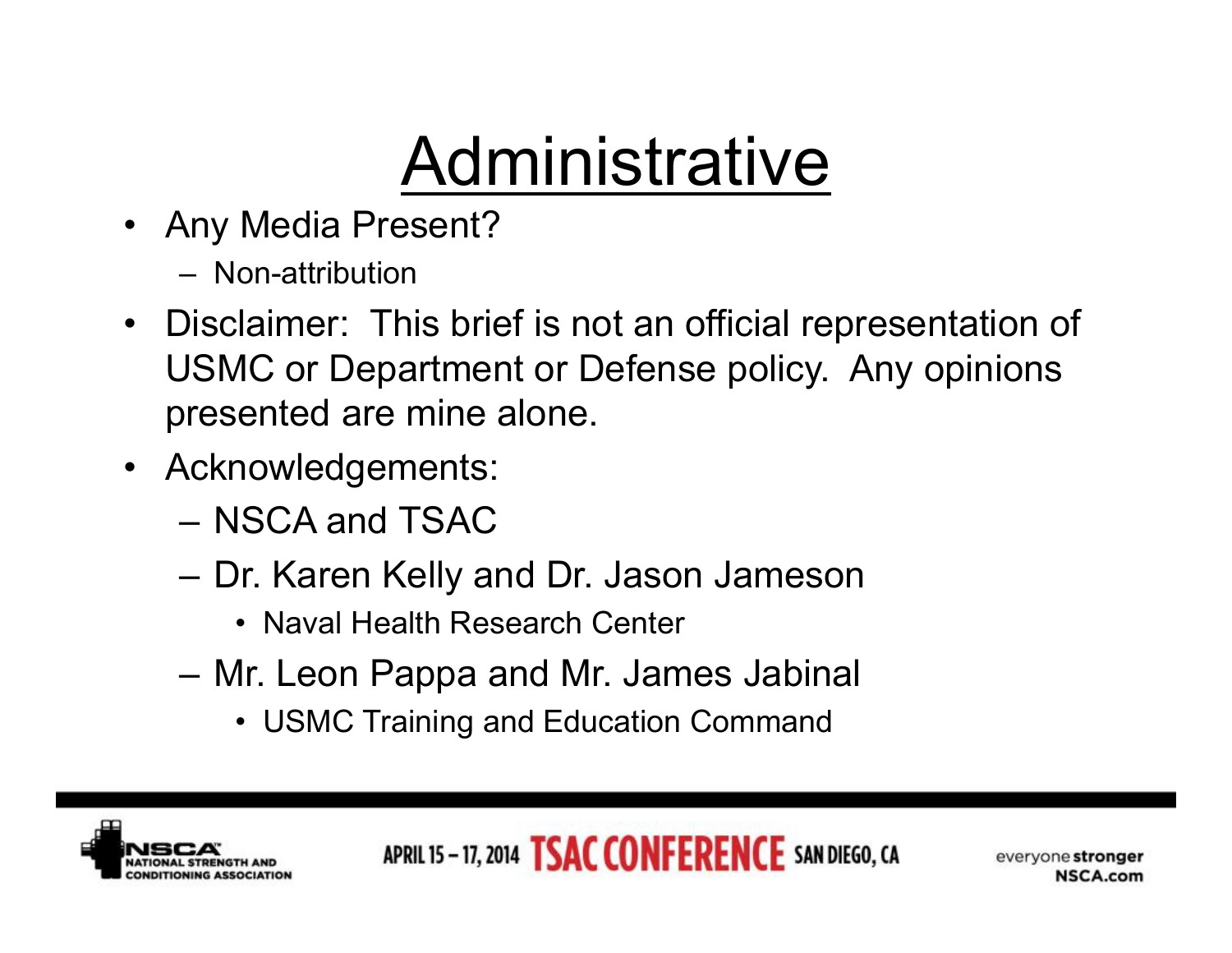## Purpose / Endstate

- Purpose: To provide an overview of the methodology and findings of a study that examined the correlation of performance on USMC Physical Fitness Test (PFT) and Combat Fitness Test (CFT) events to physically demanding Military Occupational Specialty (MOS) tasks
- Endstate:
	- TSAC attendees with an understanding of how performance on USMC PFT and CFT correlates to physically demanding tasks.
	- TSAC attendees with an enhanced understanding of how to assess whether existing fitness tests in their respective agencies correlate to actual job demands.

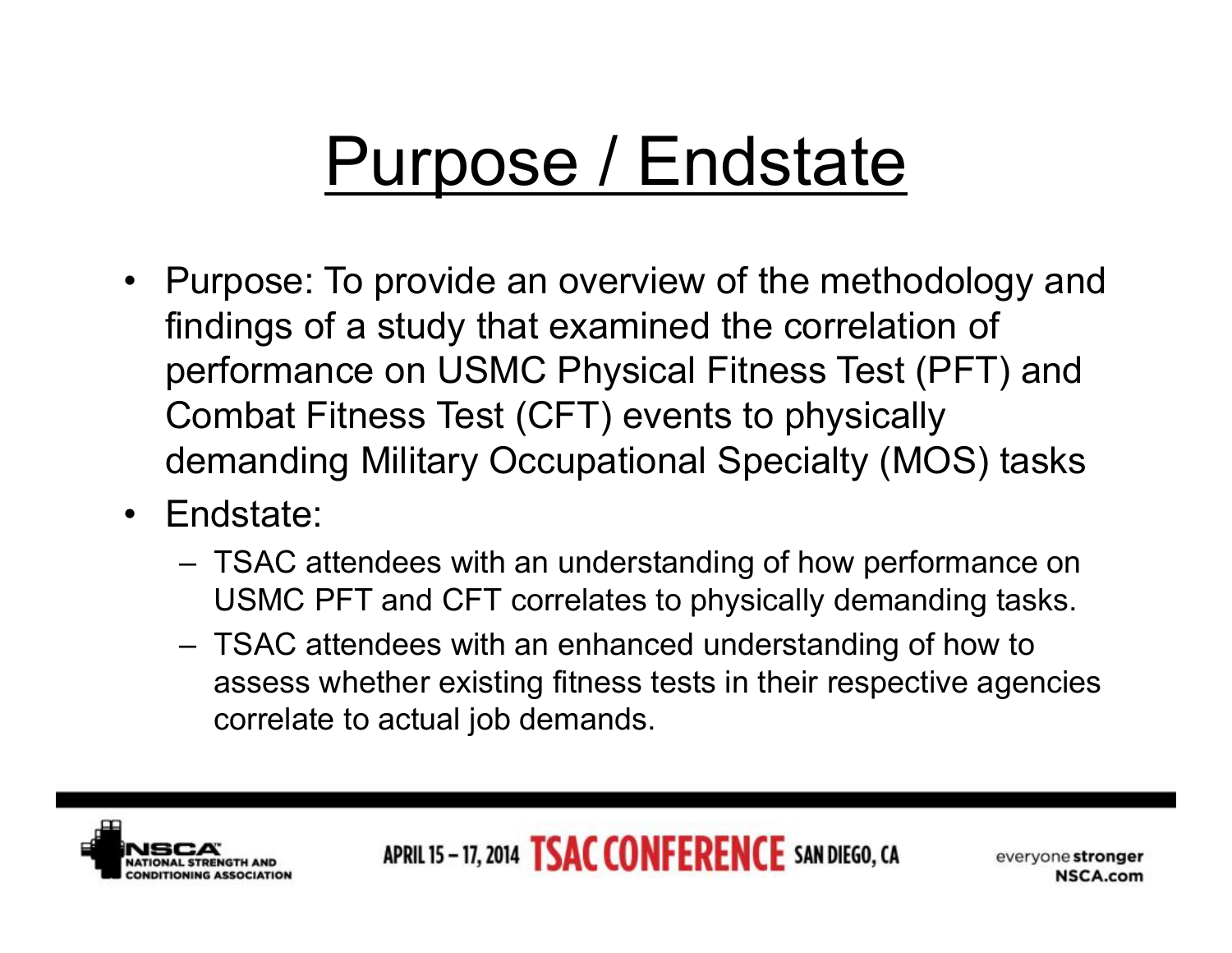## **Agenda**

- Bottom Line Up Front
- Overview of USMC PFT and CFT
- Development of tests for physically demanding MOS tasks
- Testing
- Results
- Questions

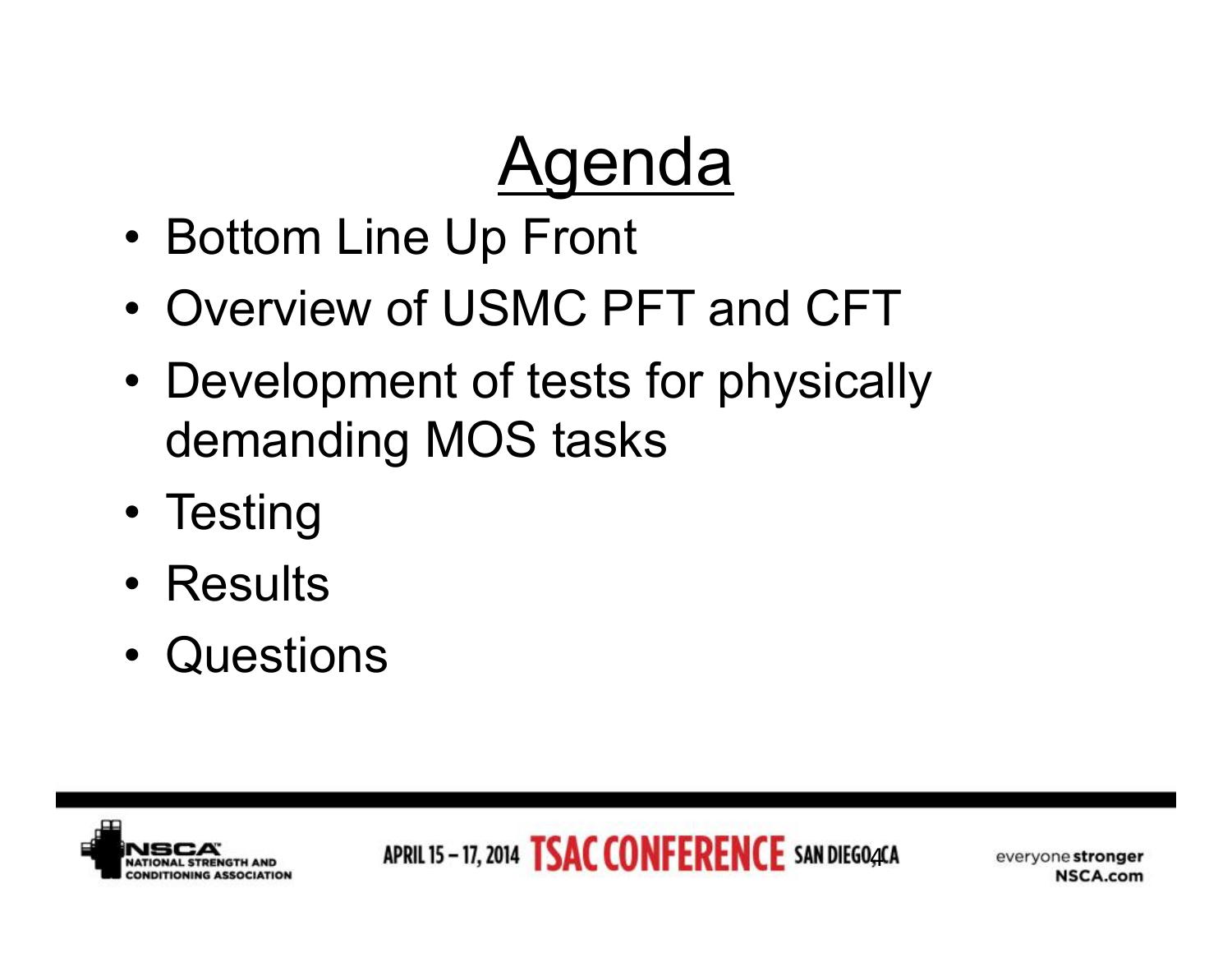# Bottom Line Up Front

• Performance on most USMC PFT and CFT events can serve as a sound basis for making valid inferences about a Marine's capability to perform physically demanding MOS tasks.

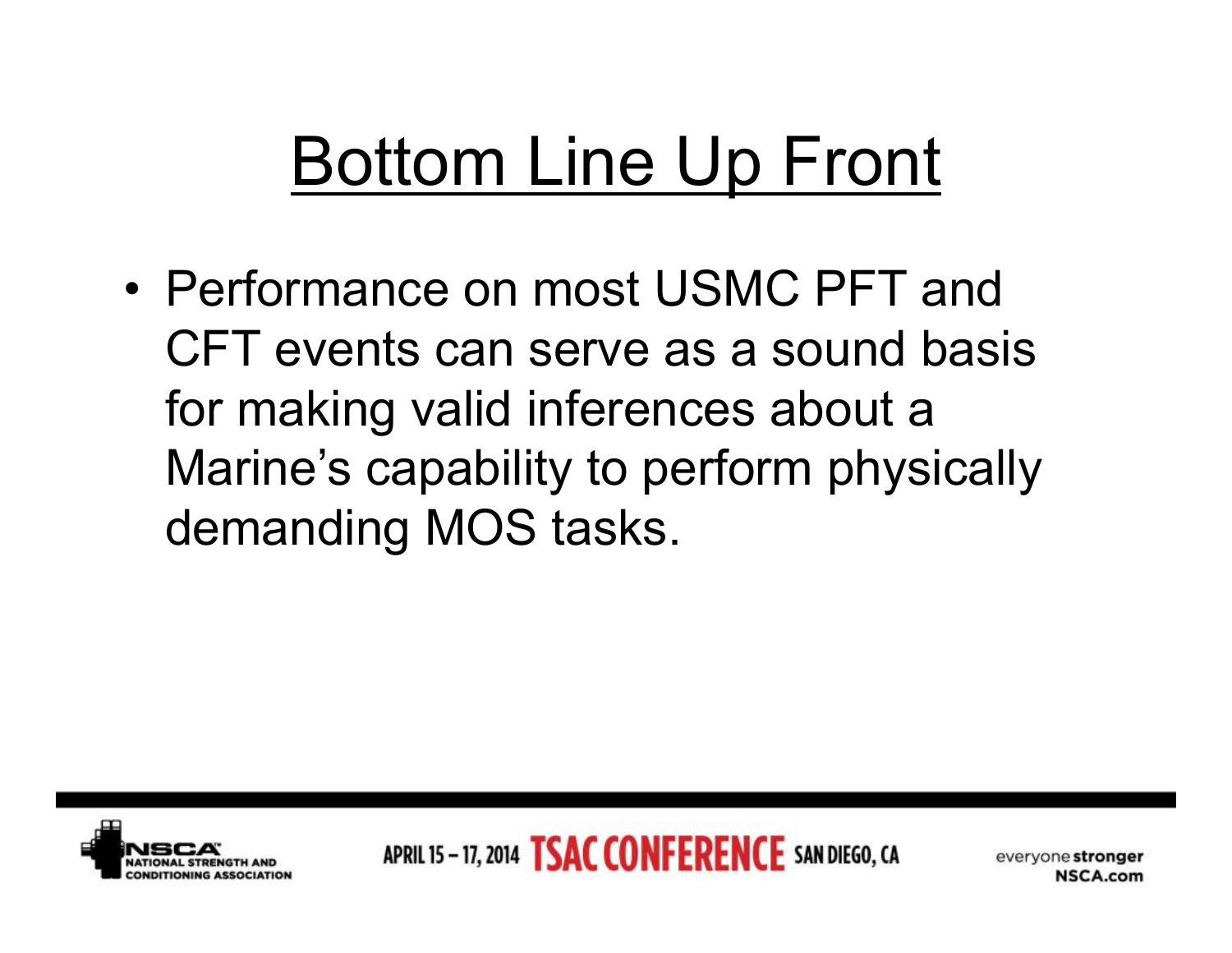# Overview of PFT and CFT

#### PFT

The PFT is a collective measure of general fitness Marine Corps-wide. The PFT was specifically designed to test the strength and stamina of the upper body, midsection, and lower body, as well as efficiency of the cardiovascular and respiratory systems.

#### Events:

-Pullups (females currently have option to do pullups or Flexed Arm Hang)

-Crunches

-3 mile run

#### Notes:

-Conducted annually for all Marines regardless of age gender, grade or duty assignment

-Conducted between 1 January and 30 June of each year

#### CFT

The CFT is a complement to the PFT and measures the functional elements of combat fitness through execution of a series of events that represent every Marine's combat experience, emphasizing our ethos of "every Marine a rifleman."

#### Events

-880 yd run

-Ammo Lift (repetitive lift of 30 lb ammo can from shoulder to overhead for two minutes) -Maneuver Under Fire (300 yd shuttle run that includes crawls, sprints, fireman's carry, simulated grenade throw, ammo carry, etc)

#### Notes:

-Conducted annually for all Marines regardless of age gender, grade or duty assignment -Conducted between 1 July and 31 December of each year



APRIL 15 - 17, 2014 **TSAC CONFERENCE** SAN DIEGOGCA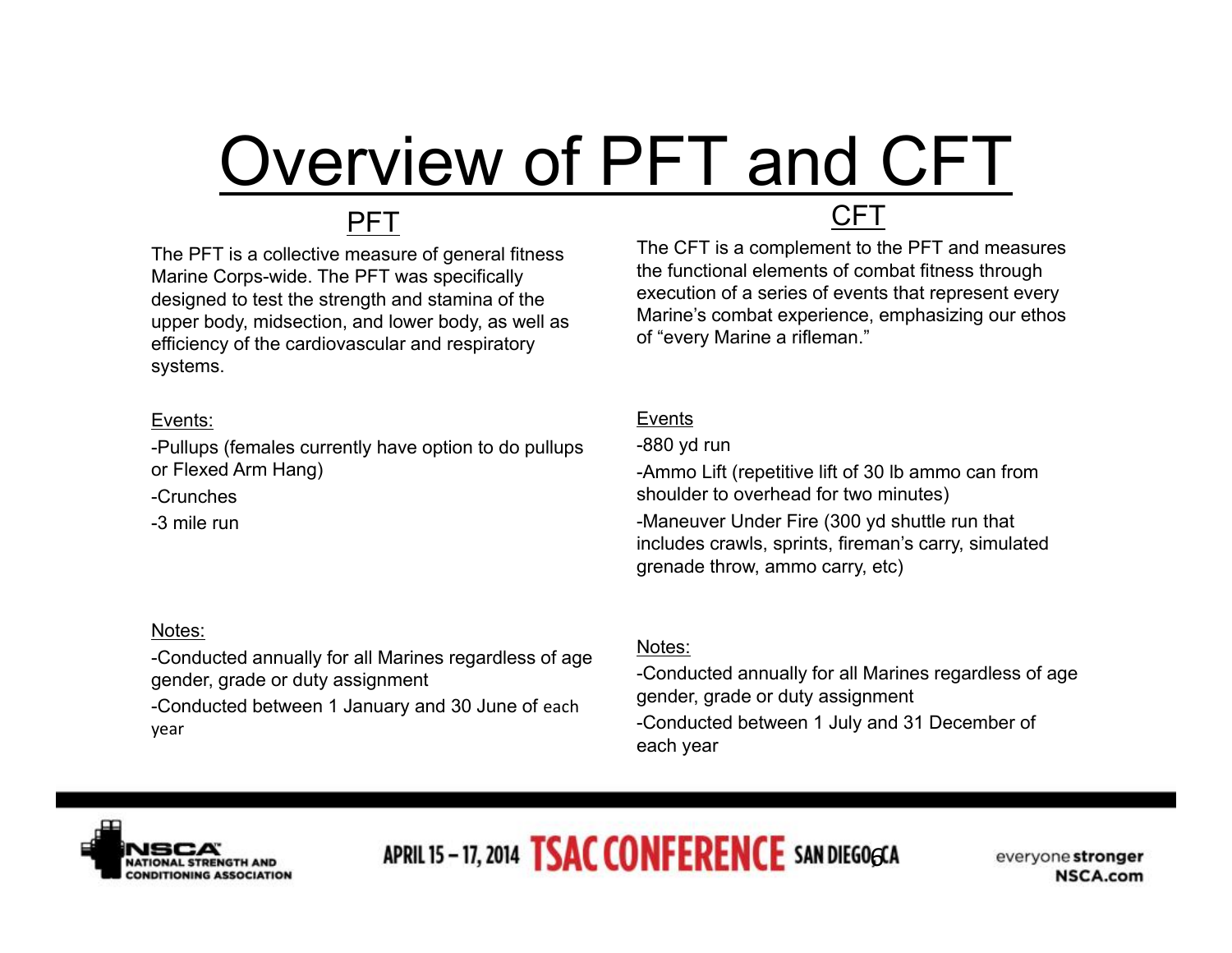### HISTORY OF MARINE CORPS-WIDE PHYSICAL TESTING\*

| 1775-1908    | No evidence of Physical Readiness Test (PRT) policy                                                                                                                                                                                                                          |                                                                                                                                         |  |  |  |  |
|--------------|------------------------------------------------------------------------------------------------------------------------------------------------------------------------------------------------------------------------------------------------------------------------------|-----------------------------------------------------------------------------------------------------------------------------------------|--|--|--|--|
| 1909-1917    | Pres. Roosevelt<br>Line Officers - 50 mi walk / Staff Officers - 90 mi horseback ride<br>Exec Ord<br>Conducted over 3 consecutive days                                                                                                                                       |                                                                                                                                         |  |  |  |  |
| 1918-1955    | Walk/Ride suspended due to WWI. No evidence of PRT policy during this period                                                                                                                                                                                                 |                                                                                                                                         |  |  |  |  |
| 1956-1959    | Chin ups, Pushups, Situps, 1 min squat thrusts, Broad<br>Males<br>jump, 50 yd Duck Waddle, 880 yd run for 30-40 yrs (no<br>LtCol or below<br>time limit), 440 yd run for <30 yrs (Sat-<75 sec)<br>or $<$ 40 yrs                                                              | Uniform<br>Shorts, shirt,<br>athletic shoes                                                                                             |  |  |  |  |
| 1960-1968    | Step Test, 20' Rope Climb, Fireman's Carry,<br>Males<br>Fire/Maneuver, 3M Forced March<br>$<$ 40 yrs<br>(regardless of rank)                                                                                                                                                 | Uniform<br>Boots/ Utes, Weapon,<br>Light marching pack                                                                                  |  |  |  |  |
| 1969-1971    | Males <46 yrs: Tested on 5 of 9 events<br>(1 from each group, no advance notice on test events)<br>Grp I- Pullups, Pushups or 20' Rope Climb, Grp II-Situps or Leg Lifts, Grp III-<br>Squat Thrusts, Grp IV-Broad Jump or Vertical Jump, Grp V-3M Run<br>Uniform: Boots/Utes | Females < 35 yrs:<br>120' shuttle run, Vertical Jump, Knee<br>pushups, 600 yd run/walk, Situps<br>Uniform-Shorts, shirt, athletic shoes |  |  |  |  |
| 1972-1974    | Males <46 yrs: Pullups, Situps, 3M Run                                                                                                                                                                                                                                       | Females no change                                                                                                                       |  |  |  |  |
| 1975-1996    | Males <46 yrs: No change                                                                                                                                                                                                                                                     | Females <46 yrs: Flexed Arm Hang, Situps, 1.5M Run                                                                                      |  |  |  |  |
| 1996         | Males- "No Kip"                                                                                                                                                                                                                                                              | Females- 1.5M to 3M Run                                                                                                                 |  |  |  |  |
| 1997         | All Marines (regardless of age) take PFT, Situp to Crunch, Altitude waiver                                                                                                                                                                                                   |                                                                                                                                         |  |  |  |  |
| 2007<br>2009 | MCMAP Tan Belt min regt for All Marines<br><b>Combat Fitness Test introduced</b>                                                                                                                                                                                             |                                                                                                                                         |  |  |  |  |
| 2013         | Phase 1 of Female Marine Pull-up implementation                                                                                                                                                                                                                              | <b>*Ref: USMC Historical Division</b>                                                                                                   |  |  |  |  |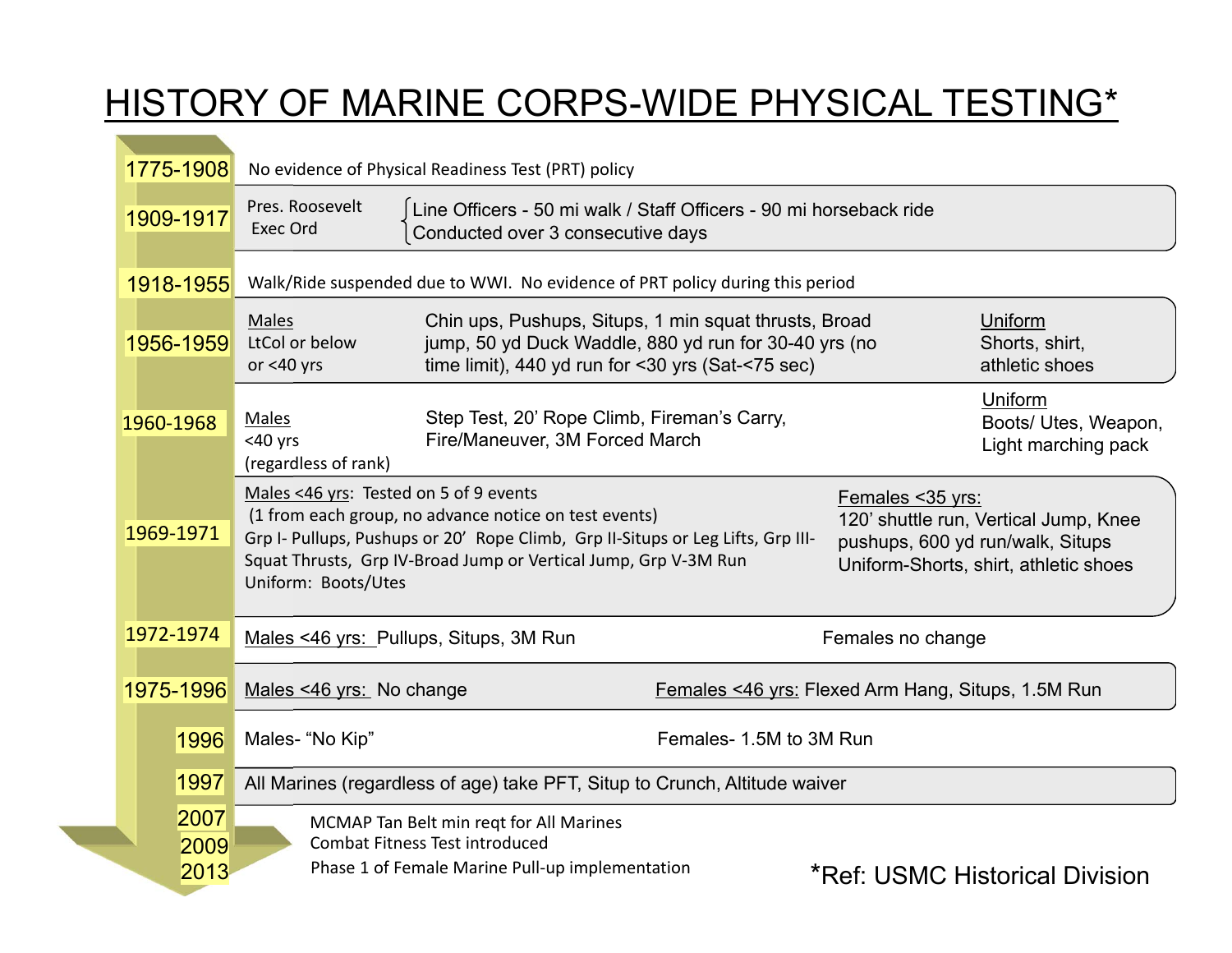#### General Physical Attribute Comparison PFT v. CFT

| <b>General</b>                            | <b>PFT</b>        |                              |                  |                    | <b>CFT</b>                    |                                |                                      |
|-------------------------------------------|-------------------|------------------------------|------------------|--------------------|-------------------------------|--------------------------------|--------------------------------------|
| <b>Physical</b><br><b>Attributes</b>      | <b>Pullups</b>    | <b>Flexed</b><br>Arm<br>Hang | <b>Crunches</b>  | 3 Mile<br>Run      | <b>Movement</b><br>to Contact | Ammo<br>Lift                   | <b>Maneuver</b><br><b>Under Fire</b> |
| <b>Cardiovascular</b><br><b>Endurance</b> | $\sqrt{\sqrt{2}}$ |                              | $\sqrt{}$        | $\sqrt{111}$       | $\sqrt{\sqrt{}}$              | $\sqrt{\sqrt{}}$               | $\sqrt{\sqrt{}}\sqrt{}$              |
| <b>Stamina</b>                            | $\sqrt{}$         | $\sqrt{ }$                   | $\sqrt{ }$       | $\sqrt{111}$       | $\sqrt{\sqrt{2}}$             | $\sqrt{\sqrt{}}$               | $\sqrt{111}$                         |
| <b>Power</b>                              | $\sqrt{\sqrt{}}$  |                              | $\sqrt{2}$       |                    |                               | $\sqrt{111}$                   | $\sqrt{\sqrt{}}$                     |
| <b>Strength</b>                           | $\sqrt{111}$      | $\sqrt{2}$                   | $\sqrt{}$        |                    | $\sqrt{}$                     | $\sqrt{\sqrt{}}\sqrt{\sqrt{}}$ | $\sqrt{\sqrt{}}\sqrt{\sqrt{}}$       |
| <b>Flexibility</b>                        | $\sqrt{ }$        |                              |                  | $\sqrt{\sqrt{}}$   | $\sqrt{2}$                    | $\sqrt{\sqrt{}}$               | $\sqrt{\sqrt{}}\sqrt{}$              |
| <b>Balance</b>                            | $\sqrt{ }$        |                              |                  |                    | $\sqrt{ }$                    | $\sqrt{\sqrt{2}}$              | $\sqrt{\sqrt{}}\sqrt{\sqrt{}}$       |
| <b>Agility</b>                            | $\sqrt{}$         |                              |                  |                    | $\sqrt{}$                     | $\sqrt{ }$                     | $\sqrt{111}$                         |
| Coordination                              | $\sqrt{}$         |                              |                  | $\sqrt{ }$         | $\sqrt{ }$                    | $\sqrt{\sqrt{}}$               | $\sqrt{111}$                         |
| <b>Speed</b>                              | $\sqrt{2}$        |                              | $\sqrt{\sqrt{}}$ | $\sqrt{3}\sqrt{3}$ | $\sqrt{111}$                  | $\sqrt{2}$                     | $\sqrt{\sqrt{}}\sqrt{}}$             |
| <b>Accuracy</b>                           | $\sqrt{ }$        |                              |                  |                    |                               |                                | $\sqrt{\sqrt{}}$                     |

No checks √ √√ √√√ √√√√ √√√√√ No need for specific attribute Little need for attribute Some need for attribute Moderate need for attribute Extreme need for attribute Maximum need for attribute

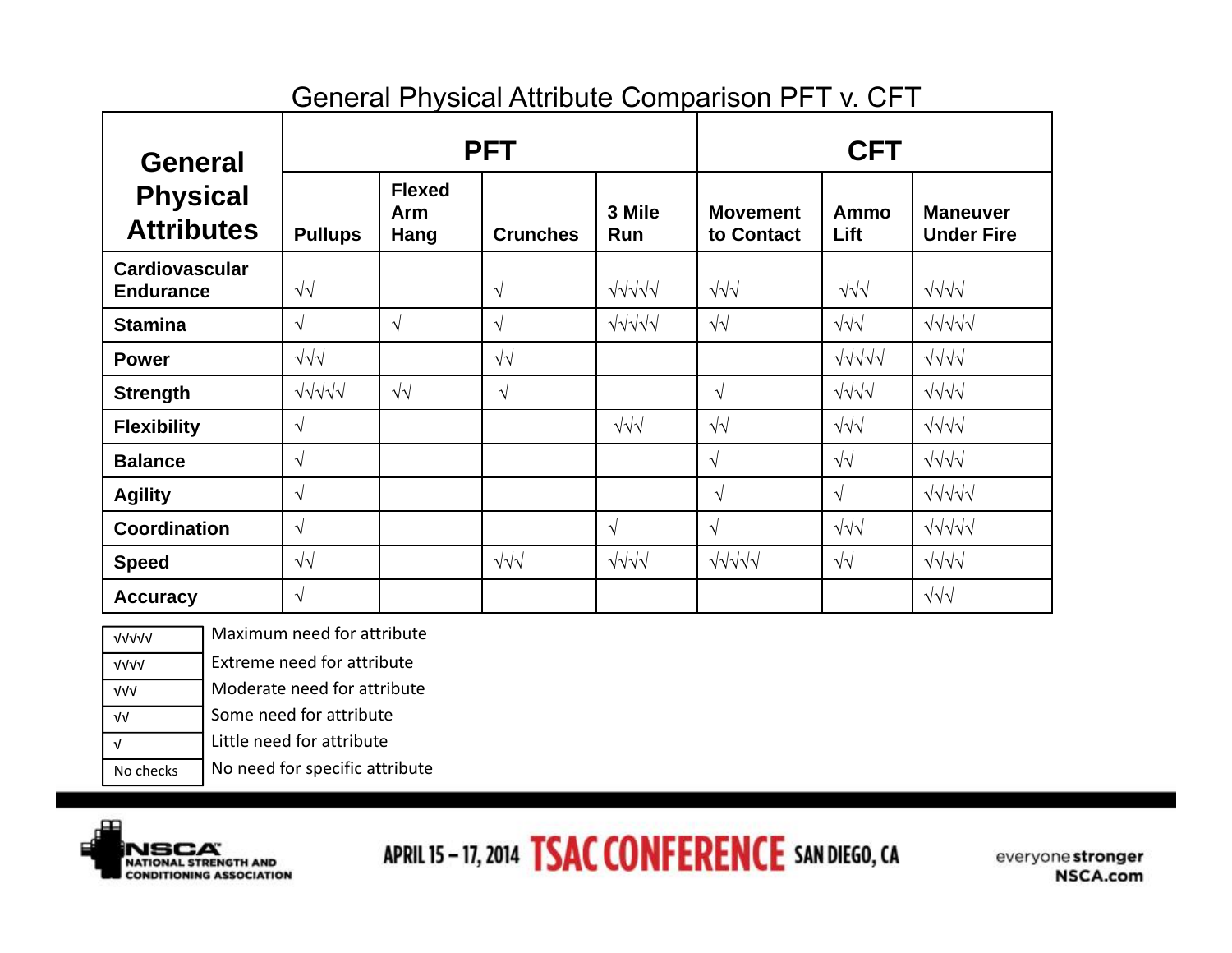-The PFT and CFT collectively assess a broad spectrum of physical capacities necessary for military

tasks and activities of daily living

-Easy to administer and safe

-Does not require great skill

-Training for tests can occur in garrison and austere environments

















APRIL 15-17, 2014 **TSAC CONFERENCE** SAN DIEGO, CA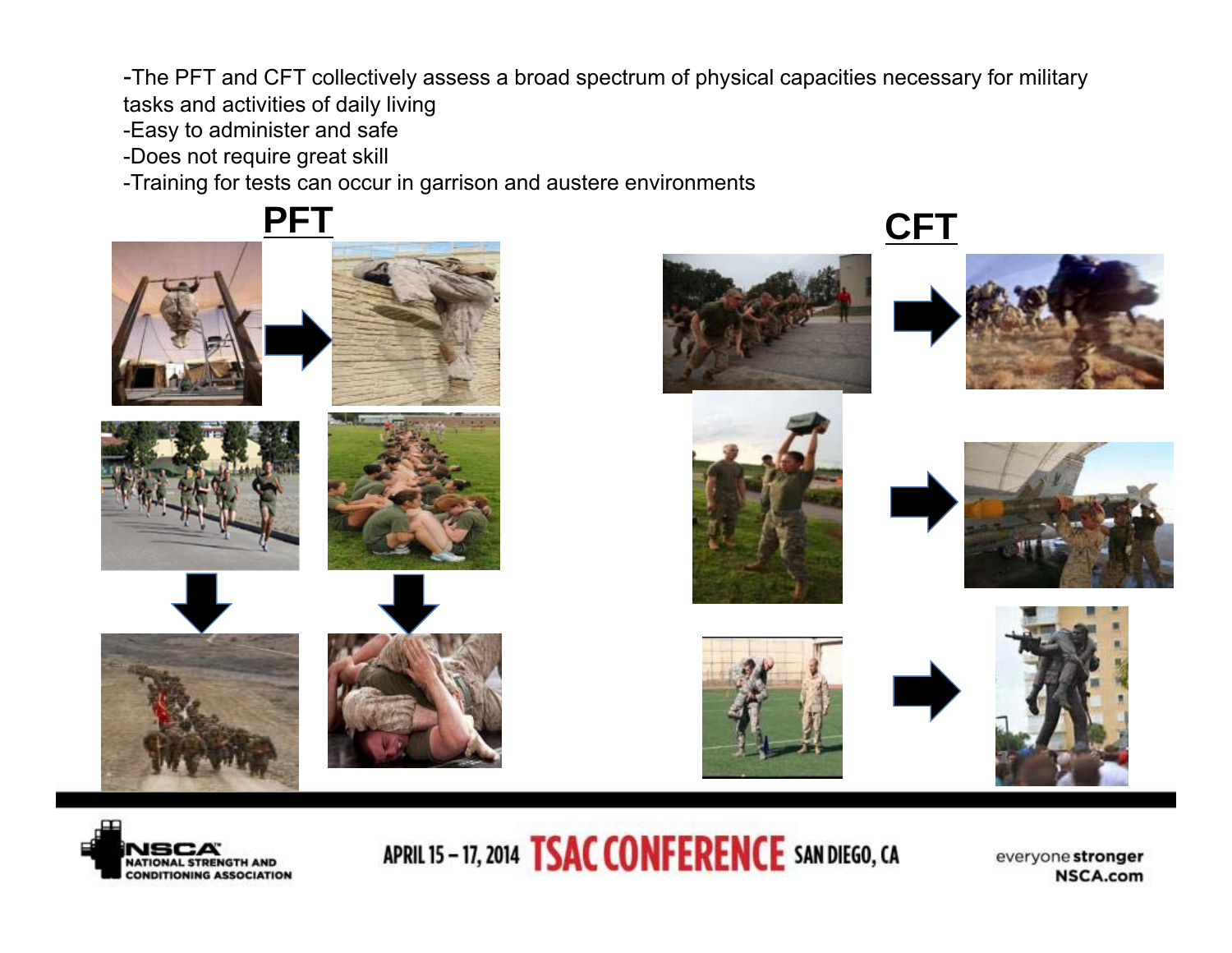## CRITERIA FOR SELECTING TEST EVENTS\*

- a. For military purposes, tests selected should measure the various factors in physical fitness which are essential to military fitness. The most important of these are muscular strength, muscular endurance, cardio-respiratory endurance, agility, and coordination.
- b. Test events should be selected which require a minimum of equipment. Necessary equipment must be easy to procure and set up.
- c. Test events should be capable of administration with a maximum economy of time.
- d. Test events which are dangerous to the unskilled or poorly conditioned men should not be included.
- e. Test events used should depend as little as possible upon previously learned skills. The purpose of physical fitness tests is to measure the various components of physical fitness, not to measure acquired skills.
- f. Test events should be such as can be scored on a point table. When tests are scored with points, men are strongly motivated to improve their scores.
- g. The test in its entirety should be such as to distinguish clearly between the fit and unfit individuals. Test results obtained from fit groups should be consistently better than those obtained from poorer groups.
- h. Testing on Mondays or on the day after pay day should be avoided.

\*1946 Army Physical Fitness Manual



APRIL 15 - 17, 2014 **TSAC CONFERENCE** SAN DIEGO, CA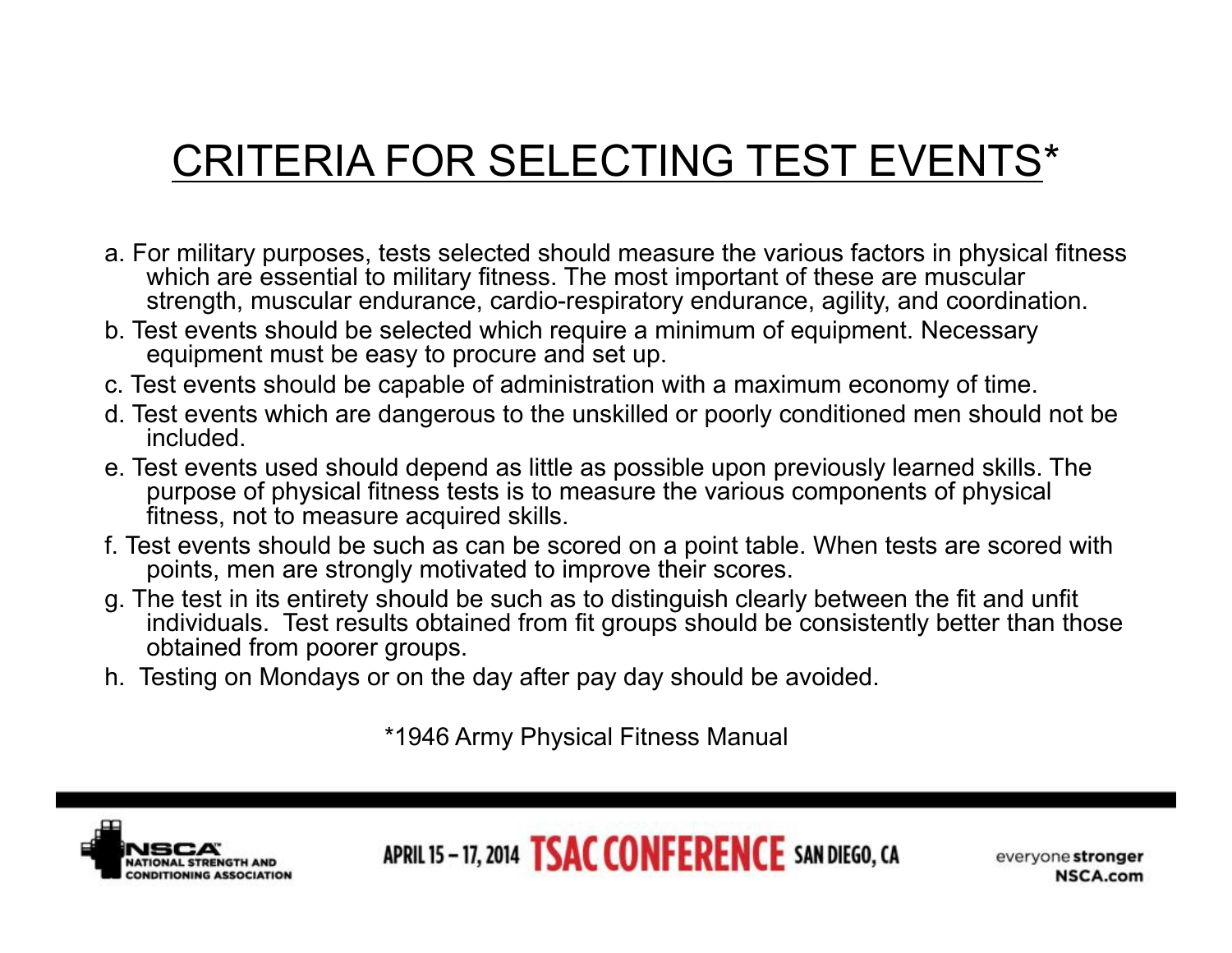## Development of Tests to Assess Performance on Physically Demanding MOS Tasks

- Validated standards enabled the development of a Test Battery to assess physical performance tasks
	- Tests simulated and direct combat related physical tasks
	- Tasks linked to existing physical standards
		- Replicated physical movements and weight requirements
	- Subject Matter Expert and incumbent agreement
- Naval Health Research Center (NHRC) analyzed Test Battery results and correlated these to performance PFT and CFT events

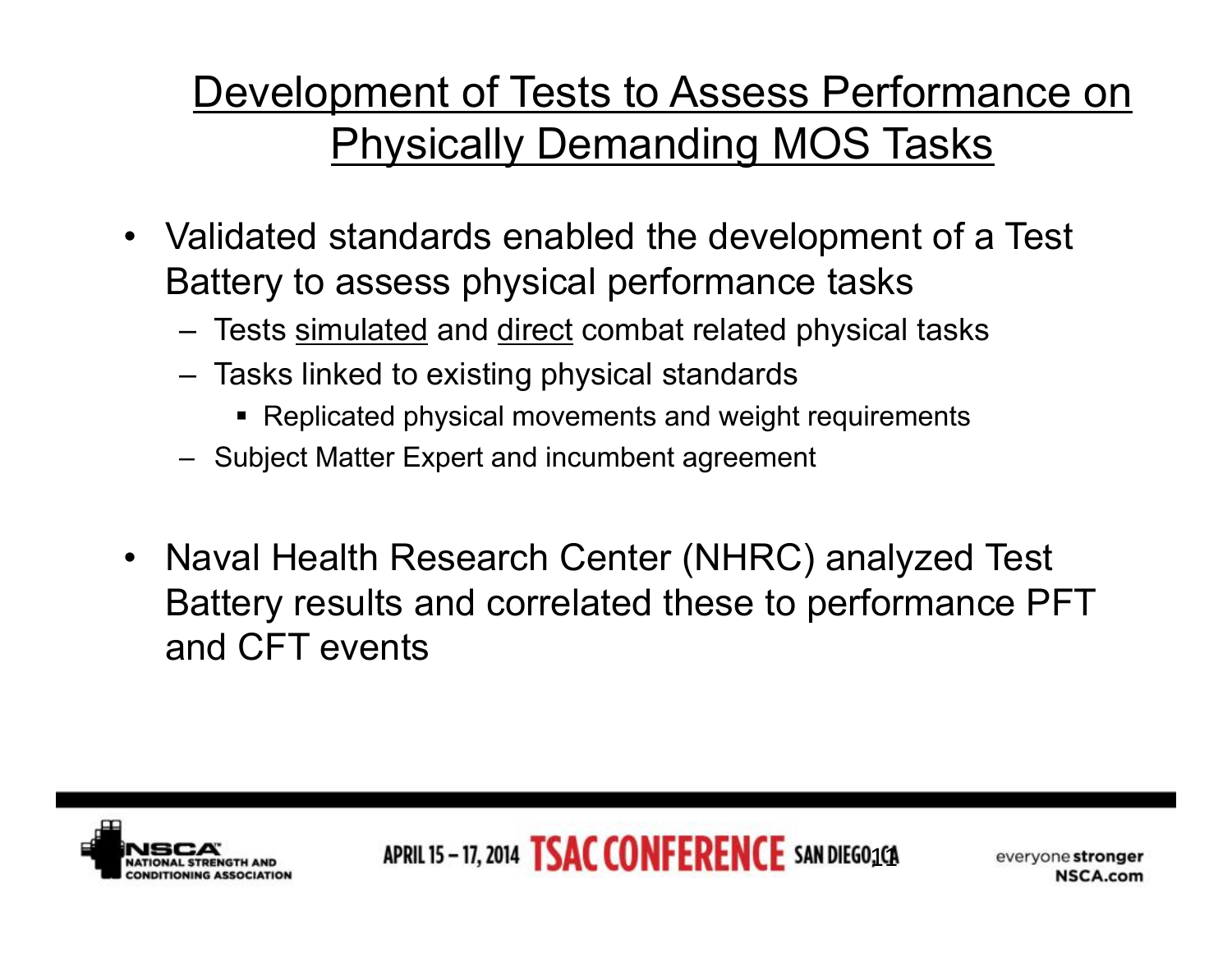Development of Tests to Assess Performance

on Physically Demanding MOS Tasks

• 2012 analysis validated 170 physical standards (Training & Readiness Manuals) and 278 associated physical tasks (Closed-MOS School Programs of Instruction)

| 0311 | <b>RIFLEMAN</b>                                               | 0203 | <b>GROUND INTELLIGENCE OFFICER</b>          |
|------|---------------------------------------------------------------|------|---------------------------------------------|
| 0313 | <b>LAV CREWMAN</b>                                            | 0302 | <b>INFANTRY OFFICER</b>                     |
| 0321 | <b>RECONNAISSANCE MAN</b>                                     | 1802 | <b>TANK OFFICER</b>                         |
| 0331 | <b>MACHINE GUNNER</b>                                         | 1803 | ASSAULT AMPHIBIOUS VEHICLE (AAV) OFFICER    |
| 0341 | <b>MORTARMAN</b>                                              | 7204 | LOW ALTITUDE AIR DEFENSE OFFICER            |
| 0351 | <b>INFANTRY ASSAULTMAN</b>                                    |      |                                             |
| 0352 | ANTITANK MISSILEMAN                                           | 0369 | INFANTRY UNIT LEADER *                      |
| 0811 | FIELD ARTILLERY CANNONEER                                     | 0842 | FIELD ARTILLERY RADAR OPERATOR *            |
| 0847 | FIELD ARTILLERY SENSOR SUPPORT MAN                            | 0844 | FIELD ARTILLERY FIRE CONTROL MAN *          |
| 1812 | M1A1 TANK CREWMAN                                             | 0848 | FIELD ARTILLERY OPERATIONS MAN *            |
| 1833 | ASSAULT AMPHIBIOUS VEHICLE (AAV) CREWMAN                      | 0861 | FIRE SUPPORT MAN *                          |
| 2131 | TOWED ARTILLERY SYSTEMS TECHNICIAN                            | 2149 | <b>ORDNANCE VEHICLE MAINTENANCE CHIEF *</b> |
| 2141 | ASSAULT AMPHIBIOUS VEHICLE (AAV)                              | 0306 | <b>INFANTRY WEAPONS OFFICER *</b>           |
|      | REPAIRER/TECHNICIAN                                           | 0802 | <b>FIELD ARTILLERY OFFICER *</b>            |
| 2146 | MAIN BATTLE TANK (MBT) REPAIRER/TECHNICIAN                    | 0803 | <b>TARGET ACQUISITON OFFICER *</b>          |
| 2147 | LIGHT ARMORED VEHICLE (LAV)                                   | 0803 | <b>TARGET ACQUISITON OFFICER *</b>          |
| 7212 | REPAIRER/TECHNICIAN<br>LOW ALTITUDE AIR DEFENSE (LAAD) GUNNER | 2110 | ORDNANCE VEHICLE MAINTENANCE OFFICER *      |



APRIL 15-17, 2014 **TSAC CONFERENCE** SAN DIEGO<sub>3</sub>CA \* Denotes an MOS with no associated physical tasks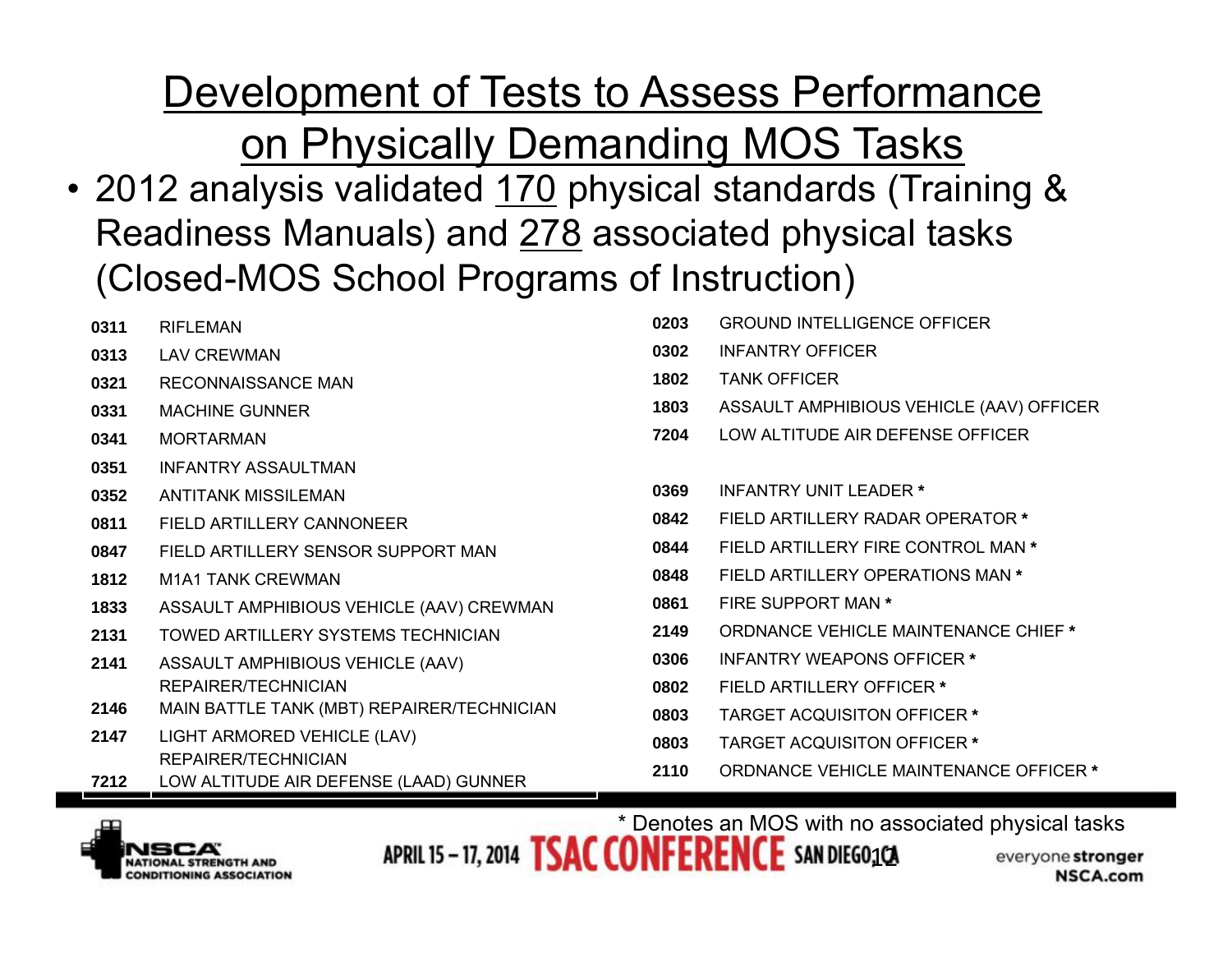### Physical Tasks to Test Event Relationships

| <b>PROXY</b>                               | <b>CLOSED MOS PHYSICAL TASKS / ACTION / WEIGHT</b>                                                                                                                                                                                                                                                                                                                                                                                                                                                                                                                                                                                                                                                                                                                                                                                                                                                                                                                                                                                                                                                                           | <b>MOS / SOURCE DOCUMENTS</b>                                                                                                                                                                                                                                                                                                                                                                                                                                                                                    |
|--------------------------------------------|------------------------------------------------------------------------------------------------------------------------------------------------------------------------------------------------------------------------------------------------------------------------------------------------------------------------------------------------------------------------------------------------------------------------------------------------------------------------------------------------------------------------------------------------------------------------------------------------------------------------------------------------------------------------------------------------------------------------------------------------------------------------------------------------------------------------------------------------------------------------------------------------------------------------------------------------------------------------------------------------------------------------------------------------------------------------------------------------------------------------------|------------------------------------------------------------------------------------------------------------------------------------------------------------------------------------------------------------------------------------------------------------------------------------------------------------------------------------------------------------------------------------------------------------------------------------------------------------------------------------------------------------------|
| <b>CLEAN AND PRESS</b>                     | INSTALL/REMOVE/LOAD UGWS (MK19, M2 50 CAL) @ 60-84 LBS<br>LIFT INTERNAL INTAKE PLENUM COVER @ 50 LBS<br>OPEN INTAKE PLENUMS (2-MAN) - 110 LBS OF FORCE @ 55 LBS EACH<br>OPEN EXHAUST PLENUMS (3-MAN) - 310 LBS OF FORCE TO LIFT 600 LBS @ 103 LBS EACH<br><b>UNLOAD STUCK ROUND @ 100 LBS</b><br>OPEN M1A1 TC & LDR HATCHES @ 70 LBS<br>STOW ORDNANCE - CARRY M1A1 ROUND 50M @ 55 LBS<br>TRACK/RANGE AERIAL TARGET - SHOULDER STINGER OR TRACKER HEAD TRAINER @ 53 LBS<br>ASSIST EVAC OF PERSONNEL: MARINE BELOW TURRET 'PUSHING' CREWMAN UP/OUT) @ 115 LBS                                                                                                                                                                                                                                                                                                                                                                                                                                                                                                                                                                  | - MOS 1833, NAVMC 3500.2A AAV T&R<br>AAV CREWMAN POI (CID# M10AHY3)<br>- MOS 1812: NAVMC 3500.1A TANK T&R<br><b>TANK CREWMAN POI (CID# A03TBM2)</b><br>- MOS 7212, 7204: NAVMC 3500.57A LAAD T&R LAAD<br>GUNNER POI (CID# A042141); LAAD OFFICER POI (CID#<br><b>A04ANS1)</b>                                                                                                                                                                                                                                    |
| <b>DEAD LIFT</b>                           | LIFT/INSTALL 300 LB TOW BAR (3-MAN) @ 100 LBS EACH<br>ASSIST EVAC OF PERSONNEL: MARINE OUTSIDE TURRET 'LIFTING' CREWMAN UP/OUT) @ 115 LBS<br><b>REPAIR TRACK BLOCK (AAV) @ 35 LBS</b><br><b>REPAIR ROAD WHEEL @ 84 LBS</b><br>REPAIR SUSPENSION (2-MAN) @ 100 LBS EACH<br>REPAIR STARTER (1-MAN IN CONFINED SPACE) @ 50 LBS<br>REPLACE TRACK BLOCK (M1A1) @ 60 LBS<br>LIFT/MOVE TOOL BOX / TEST EQUIPMENT @ 60 LBS<br>LOAD M1A1 BATTTERIES @ 70 LBS<br>REMOVE/INSTALL M1A1 GENERATOR @70 LBS<br>LIFT/LOWER RTNB AND REMOVE HULL TURRET SLIP RING (M1A1) @ 100 LBS<br>REMOVE M1A1 TORSION BAR AND REPLACE ROAD WHEEL @ 100 LBS<br>LOAD/UNLOAD LAAD MANPAD VEHICLE - (4) STINGER CONTAINERS (120 LBS EA) (2-MAN) @ 60 LBS<br>LOAD / UNLOAD (4) STINGER WPN CONTAINERS - MOVE 50M & EMPLACE 40M APART @ 60 LBS EACH<br>MOVE/CARRY 213 LB NITROGEN BOTTLE (2-MAN) @ 105 LBS EACH<br>LIFT (LAV) 400 LB STRUT ASSEMBLY: (3-MAN) @ 135 LBS EACH<br>LIFT LAV CONTROL ARM @ 70 LBS<br>REMOVE/INSTALL LAV COMPONENTS - M242 GUN : 59 LB FEEDER, 90 LB RECEIVER, 95 LB BARREL<br>REMOVE/INSTALL (160 LB) LAV TIRE (2-MAN) @ 80 LBS EACH | - MOS 1833: NAVMC 3500.2A AAV T&R<br>AAV CREWMAN POI (CID# M10AHY3)<br>- MOS 1812: NAVMC 3500.1A TANK T&R<br><b>TANK CREWMAN POI (CID# A03TBM2)</b><br>- MOSs 2131, 2146: NAVMC 3500.33A GROUND ORD<br>MAINT T&R ARTILLERY TECH POI (CID# A140806);<br><b>TANK TECHNICIAN POI (CID# A03GBN2)</b><br>-MOS 2147: NAVMC 3500.33A GROUND ORD MAINT<br>T&R LAV REPAIRMAN POI (CID# A14GBD6)<br>- MOS 7212, 7204: NAVMC 3500.57A LAAD T&R LAAD<br>GUNNER POI (CID# A042141); LAAD OFFICER POI (CID#<br><b>A04ANS1)</b> |
| <b>155MM LIFT/CARRY</b>                    | STOW ORDNANCE/LOAD HOWITZER: LIFT/CARRY 155MM RD (@ 95 LBS) 50M < 2 MIN<br>LIFT & CARRY 100 LB GENERAL MECHANICS TOOLBOX @ 100 LBS                                                                                                                                                                                                                                                                                                                                                                                                                                                                                                                                                                                                                                                                                                                                                                                                                                                                                                                                                                                           | - MOSs 0811: NAVMV 3500.67 ARTILLERY T&R<br><b>ARTILLERY CANNONEER POI (CID# A200821)</b><br>- MOS 2131: NAVMC 3500.33A GROUND ORD MAINT<br>T&R POI (CID# A140806)                                                                                                                                                                                                                                                                                                                                               |
| <b>120MM LIFT/LOAD</b>                     | GUNNERY SKILLS TEST: LOAD M1A1 ROUNDS FOR TIME - LIFT/TURN/LOAD(STACK) 5X RDS < 35 SEC                                                                                                                                                                                                                                                                                                                                                                                                                                                                                                                                                                                                                                                                                                                                                                                                                                                                                                                                                                                                                                       | - MOS 1812, 1802: NAVMC 3500.1A, TANK CREW T&R<br>NAVMC 3500.2A, TANK OFFICER T&R POIs (CID#<br><b>A03TBM2, CID# A03T612)</b>                                                                                                                                                                                                                                                                                                                                                                                    |
| <b>EXECUTE LOWER LEVEL</b><br><b>ENTRY</b> | <b>NEGOTIATE OBSTACLE COURSE WALL</b>                                                                                                                                                                                                                                                                                                                                                                                                                                                                                                                                                                                                                                                                                                                                                                                                                                                                                                                                                                                                                                                                                        | MOS 0300, 0311: NAVMC3500.44A, INF T&R POI (CID#<br>M030314, M100312)                                                                                                                                                                                                                                                                                                                                                                                                                                            |



### APRIL 15-17, 2014 **TSAC CONFERENCE** SAN DIEGO; CA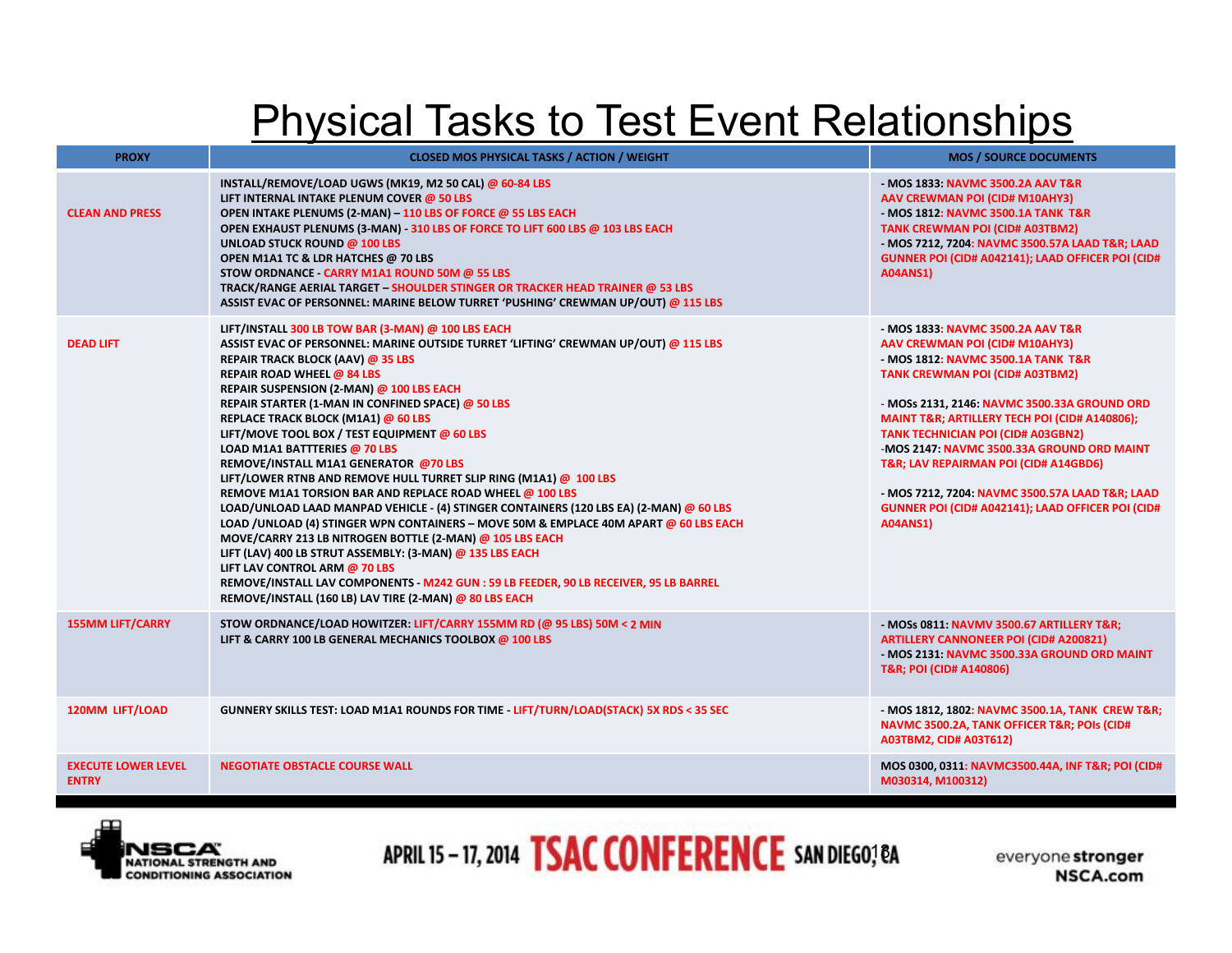# **Testing Background**

- 409 males, 379 females
	- Active duty, Permanent personnel (non-recruits), fit for full duty
	- Marine Corps Recruit Depot Parris Island SC
	- School of Infantry East, Camp Lejeune NC
	- The Basic School, Quantico VA

| <b>GENDER</b>   | N   | <b>MEAN</b> | <b>SD</b> | <b>SE</b> |
|-----------------|-----|-------------|-----------|-----------|
| AGE M           | 409 | 22.50       | 4.342     | .215      |
|                 | 379 | 22.27       | 4.551     | .234      |
| HT.             | 409 | 69.42       | 2.665     | .132      |
| M               | 379 | 64.29       | 2.715     | .139      |
| WT <sub>M</sub> | 409 | 167.57      | 25.442    | 1.258     |
|                 | 379 | 132.95      | 15.517    | .797      |

- Test events were part of physical training for the day, participation mandatory. Allowing data to be used for research was voluntary.
- Informed consent
- Protocol approved by Marine Corps IRB and Department of the Navy Human Research Protection Program
- Dynamic Warm-up, Pre-event instruction/practice, Cueing during event and Remediation
- Besides pullups, PFT and CFT scores mined from existing performances
- No injuries reported during testing

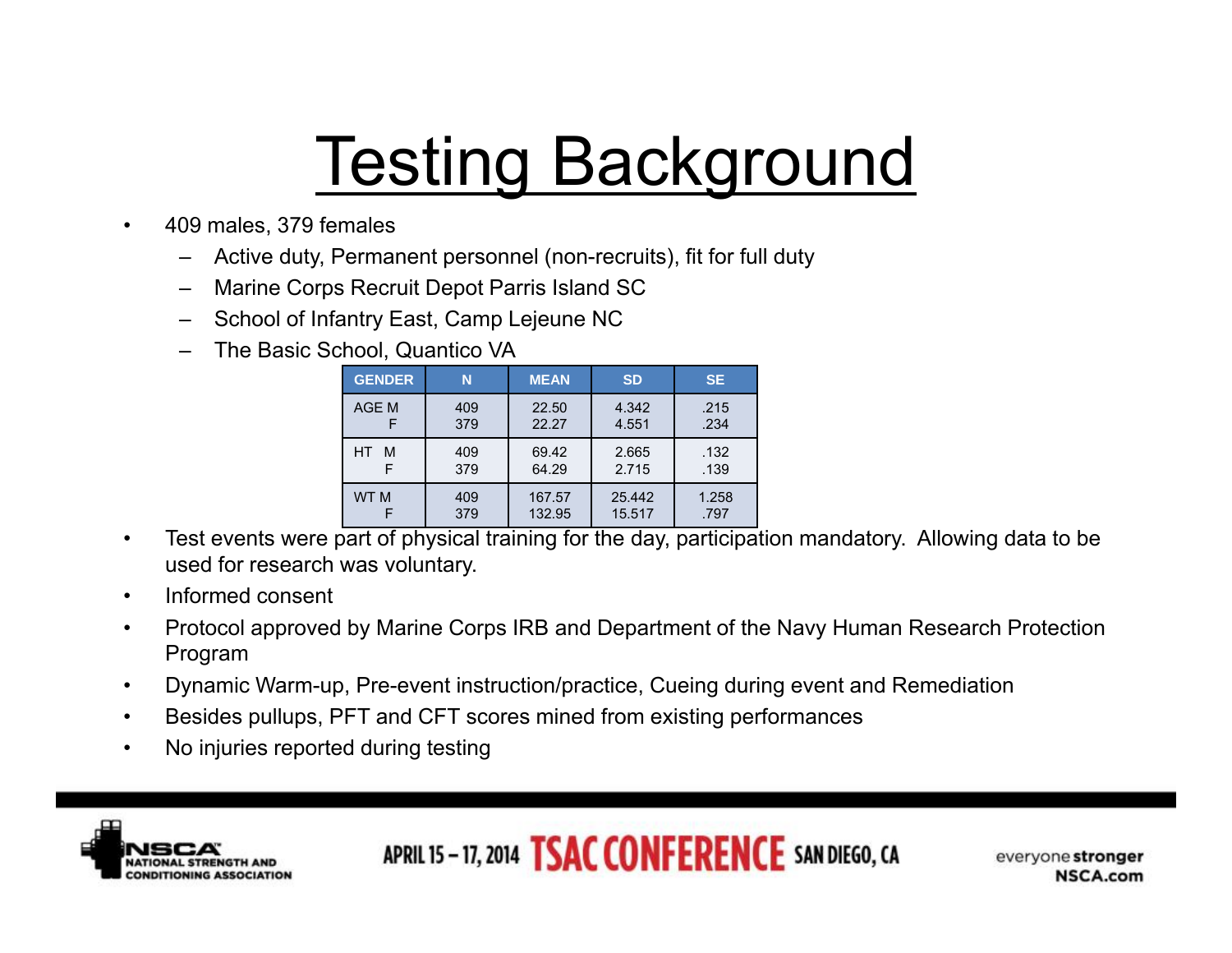# **Test Battery**

- **1. Deadlift** (lower body movement, anaerobic, strength)
	- 1 rep max progressing ladder (60, 70, 80, 95, 115, 135 lbs)
	- Little variance in performance
- **2. Clean and Press** (lower/upper body movement, anaerobic, strength)
	- 1 rep max progressing ladder (70, 80, 95, 115 lbs and 6x65 lbs)
	- High variance among participants
- **3. 120mm Tank Round Lift & Load** (lower/upper body movement, anaerobic, strength/ endurance)
	- Lift and load five (5) 120mm projectiles (@ 55lbs) <35 sec
	- High variance among participants
- **4. 155mm Artillery Round Lift & Carry** (lower/upper body movement, anaerobic, strength/ endurance)
	- Pick up and carry a 155mm projectile (@95lbs) 50m < 2 minutes wearing 40lb fighting load
	- Moderate variance among participants
- **5. Execute Lower-Level Entry** (upper body movement, anaerobic, strength)
	- Negotiate Obstacle Course 7' Wall with 20" box assist wearing 40lb fighting load
	- Moderate variance among participants



APRIL 15 - 17, 2014 **TSAC CONFERENCE** SAN DIEGO1GA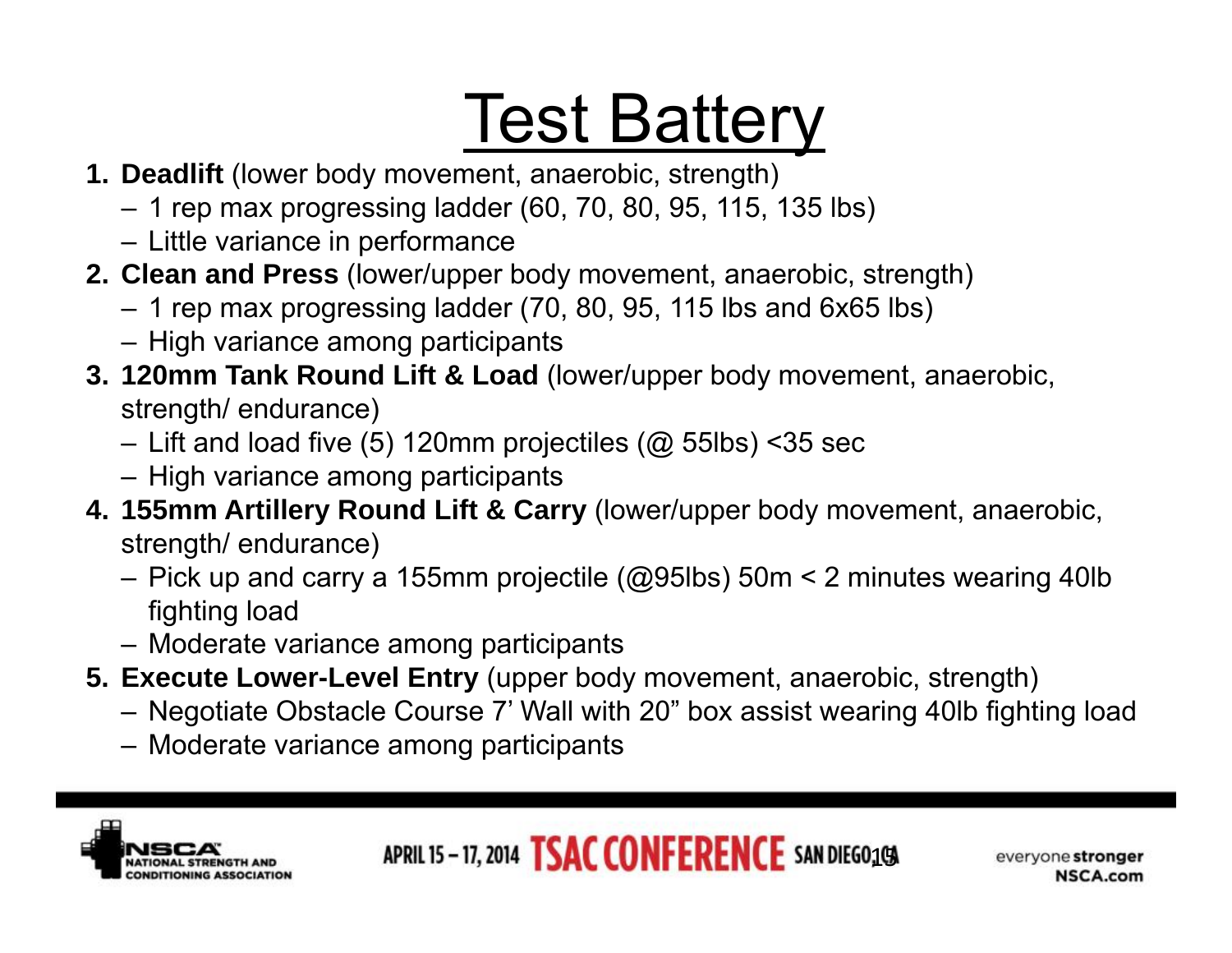## **Testing Results**

| Under Fire |                                                                                  |                                                                                                                                   |                                                                                       |                                                                                                             |                                                                                                                       |
|------------|----------------------------------------------------------------------------------|-----------------------------------------------------------------------------------------------------------------------------------|---------------------------------------------------------------------------------------|-------------------------------------------------------------------------------------------------------------|-----------------------------------------------------------------------------------------------------------------------|
|            |                                                                                  |                                                                                                                                   |                                                                                       |                                                                                                             |                                                                                                                       |
|            |                                                                                  |                                                                                                                                   |                                                                                       |                                                                                                             | 1.356                                                                                                                 |
| CFT        |                                                                                  |                                                                                                                                   |                                                                                       |                                                                                                             | .909                                                                                                                  |
| Lift       |                                                                                  |                                                                                                                                   |                                                                                       |                                                                                                             |                                                                                                                       |
|            |                                                                                  |                                                                                                                                   |                                                                                       |                                                                                                             | .760                                                                                                                  |
| CFT        |                                                                                  |                                                                                                                                   |                                                                                       |                                                                                                             | .474                                                                                                                  |
|            |                                                                                  |                                                                                                                                   |                                                                                       |                                                                                                             |                                                                                                                       |
|            |                                                                                  |                                                                                                                                   |                                                                                       |                                                                                                             | 1.109                                                                                                                 |
|            |                                                                                  |                                                                                                                                   |                                                                                       |                                                                                                             | .754                                                                                                                  |
| Run        |                                                                                  |                                                                                                                                   |                                                                                       |                                                                                                             | 6.710                                                                                                                 |
|            |                                                                                  |                                                                                                                                   |                                                                                       |                                                                                                             | 5.692                                                                                                                 |
|            |                                                                                  |                                                                                                                                   |                                                                                       |                                                                                                             | .568                                                                                                                  |
| PFT.       |                                                                                  |                                                                                                                                   |                                                                                       |                                                                                                             | .240                                                                                                                  |
|            |                                                                                  |                                                                                                                                   |                                                                                       |                                                                                                             | .218                                                                                                                  |
|            |                                                                                  |                                                                                                                                   |                                                                                       |                                                                                                             | .297                                                                                                                  |
|            |                                                                                  |                                                                                                                                   |                                                                                       |                                                                                                             | Std. Error<br>Mean                                                                                                    |
|            | Pull-Ups<br>Crunches<br>PFT 3-mile<br>CFT<br>lMovement<br>to Contact<br>Maneuver | Sex<br>Male<br>Female<br>Male<br>Female<br>Male<br>Female<br>Male<br>Female<br>Male<br><b>Ammunition Female</b><br>Male<br>Female | N<br>409<br>379<br>409<br>379<br>409<br>379<br>409<br>378<br>409<br>378<br>409<br>378 | Mean<br>15.69<br>3.59<br>98.89<br>93.50<br>21:21<br>24:30<br>2:52<br>3:31<br>96.52<br>56.76<br>2:24<br>3:19 | Std.<br>Deviation<br>6.016<br>4.239<br>4.862<br>11.058<br>1:54<br>2:10<br>:15<br>:21<br>9.591<br>14.784<br>:18<br>:26 |

| Deadlift (135 lbs) |       |       | <b>Clean &amp; Press</b><br>(115 lbs) | 120MM round |       | 155MM round |           | <b>Obstacle Course</b><br>Wall |       |
|--------------------|-------|-------|---------------------------------------|-------------|-------|-------------|-----------|--------------------------------|-------|
| Men                | Women | Men   | Women                                 | Men         | Women | Men         | Women     | Men                            | Women |
| 409                | 378   | 409   | 378                                   | 409         | 378   | 409         | 378       | 409                            | 378   |
| 100.0%             | 97.1% | 80.0% | 8.7%                                  | 99.8%       | 81.5% | 99.8%       | .4%<br>71 | 98.8%                          | 78.6% |



APRIL 15-17, 2014 **TSAC CONFERENCE** SAN DIEGO, CA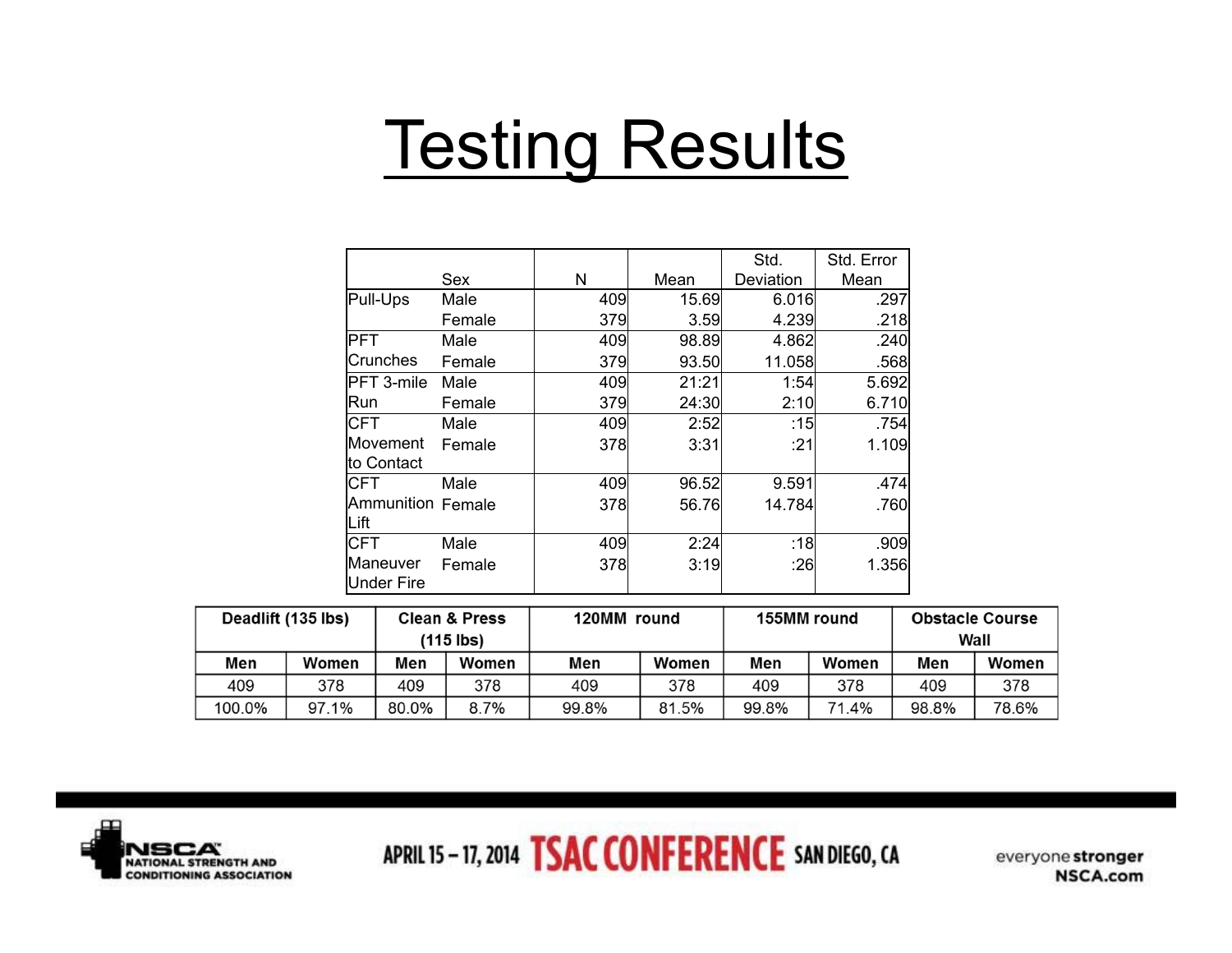### Overall Closed MOS Testing Score

- Used to quantify a Marine's performance across the spectrum of test events. Similar to an overall PFT or CFT score.
- More variability in the overall score allows for more meaningful correlations to PFT and CFT component tests.
- The overall Closed MOS Testing score is a simple percentage of the pass/fail proxy tasks that were successfully completed. Though there were 5 overall tests, there were a total of 14 pass/fail elements:
	- 6 for the Deadlift: 135 lbs, 115 lbs, 95 lbs, 80 lbs, 70 lbs, 60 lbs
	- 5 for the Clean and press: 115 lbs, 95 lbs, 80 lbs, 70 lbs, 65 lbs for 6 reps
	- 1 each for the Tank loading drill, 155 mm round carry and the wall obstacle
- Example 1: Marine passed all the events except the heaviest two clean and press weights (115 and 95 lbs) Pass=1, Fail=0:
	- Deadlift  $(1+1+1+1+1)$  + Clean and Press  $(0+0+1+1+1)$  + Tank Loading  $(1)$  + 155mm rd carry  $(1)$  + wall obstacle (1) = 12/14= **.86**
	- This score (.86) is correlated to all the PFT and CFT events
- Example 2: Marine passed all the events but failed all clean and press lifts and the wall obstacle:
	- Deadlift  $(1+1+1+1+1)$  + Clean and Press  $(0+0+0+0+0)$  + Tank Loading  $(1)$  + 155mm rd carry  $(1)$  + wall obstacle (0) = 8/14= **.57**
	- This score (.57) is correlated to all the PFT and CFT events
- Summary: Since the overall Closed MOS Testing Score quantifies a Marine's performance across all tasks and adds variability to the range of scores, correlations between this score and PFT / CFT events should have equal or greater consideration than correlations of individual closed MOS events to PFT / CFT events.



APRIL 15-17, 2014 **TSAC CONFERENCE** SAN DIEGO<sub>3</sub>CA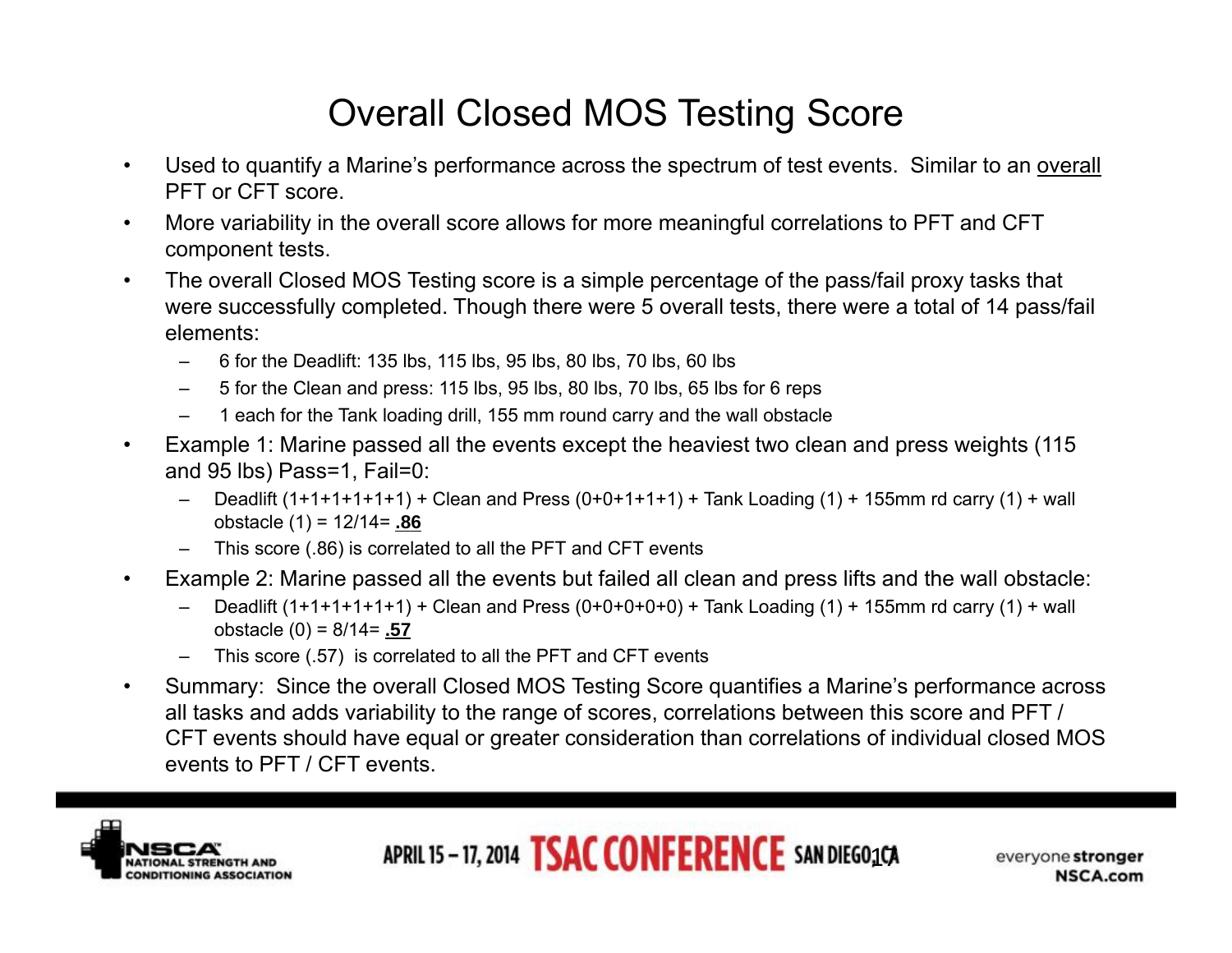## Correlation of PFT and CFT Events to Closed MOS Tasks

**Correlation1 of performance on PFT/CFT to Overall Closed-MOS Physical Tasks Test Scores 2, 3**

| <b>PFT</b>                 |         |  |  |  |  |
|----------------------------|---------|--|--|--|--|
| <b>Pull Ups</b>            | 0.75    |  |  |  |  |
| Crunches                   | 0.38    |  |  |  |  |
| 3-mile Run                 | $-0.61$ |  |  |  |  |
| Flexed Arm Hang            | 0.23    |  |  |  |  |
| <b>CFT</b>                 |         |  |  |  |  |
| <b>Movement to Contact</b> | $-0.71$ |  |  |  |  |
| Ammo Lift                  | 0.76    |  |  |  |  |
| <b>Maneuver Under Fire</b> | $-0.77$ |  |  |  |  |

**Note1:** Spearman's  $\rho$  is a non-parametric version of the Pearson correlation, which does not require the assumption of normality, and can partially correct for range restriction.

**Note 2**: Overall closed-MOS physical tasks test scores were based on the percentage of 14 pass-fail tasks completed successfully on the Proxy Test Battery.

**Note 3**: Correlation values range from -1 to +1 with weakest correlations occurring at values near zero.

| Very<br>Strong* | ≥.81        |
|-----------------|-------------|
| Strong          | .49 - .80   |
| Moderate        | .25 - .48   |
| Weak            | $.00 - .24$ |

\*Pett, M. A. (1997). *Nonparametric Statistics for Health Care Research: Statistics for Small Samples and Unusual Distributions.* Thousand Oaks, CA: Sage Publications, Inc.



APRIL 15 - 17, 2014 **TSAC CONFERENCE** SAN DIEGO; 6A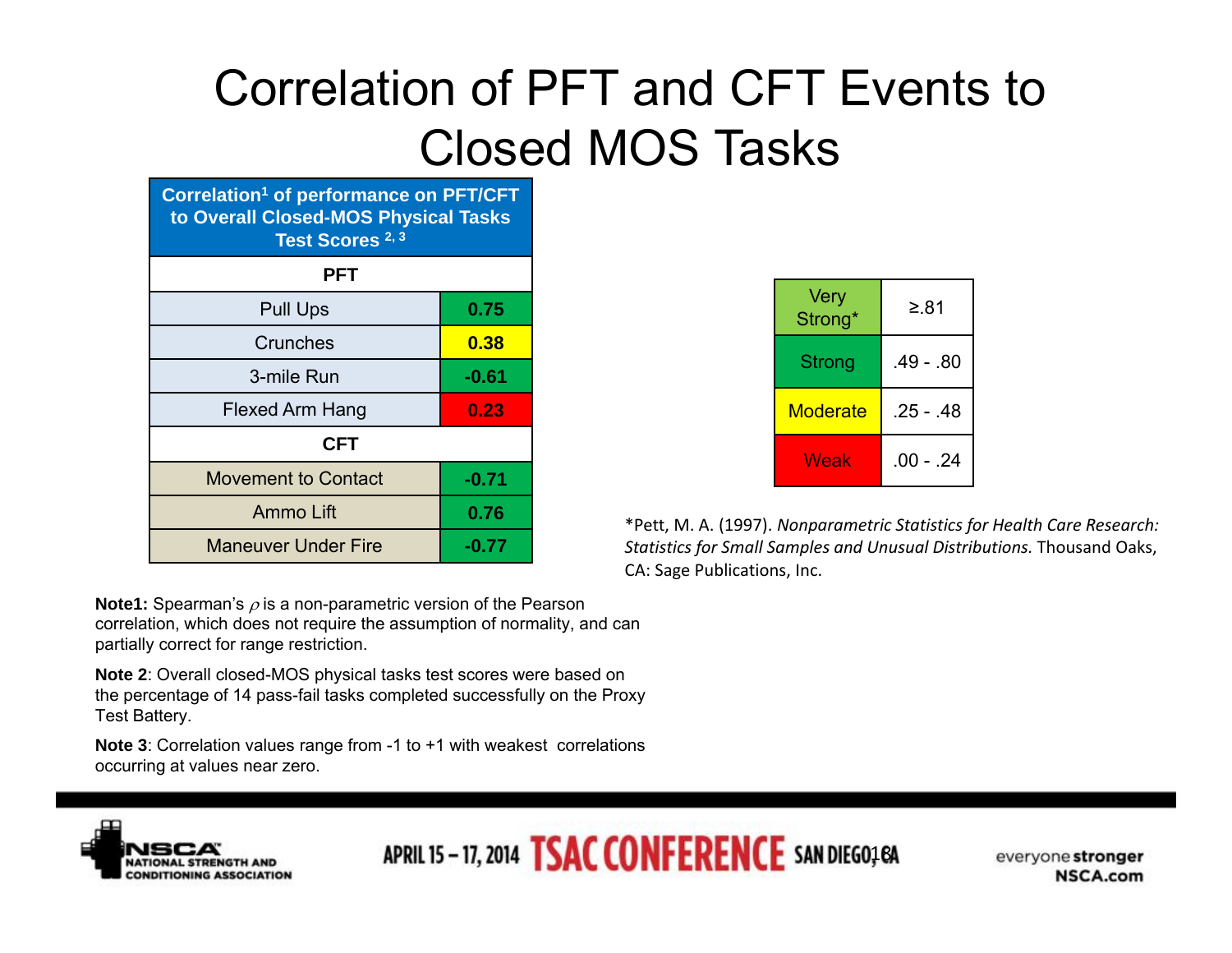## **Summary**

• Performance on most USMC PFT and CFT events can serve as a sound basis for making valid inferences about a Marine's capability to perform physically demanding MOS tasks.